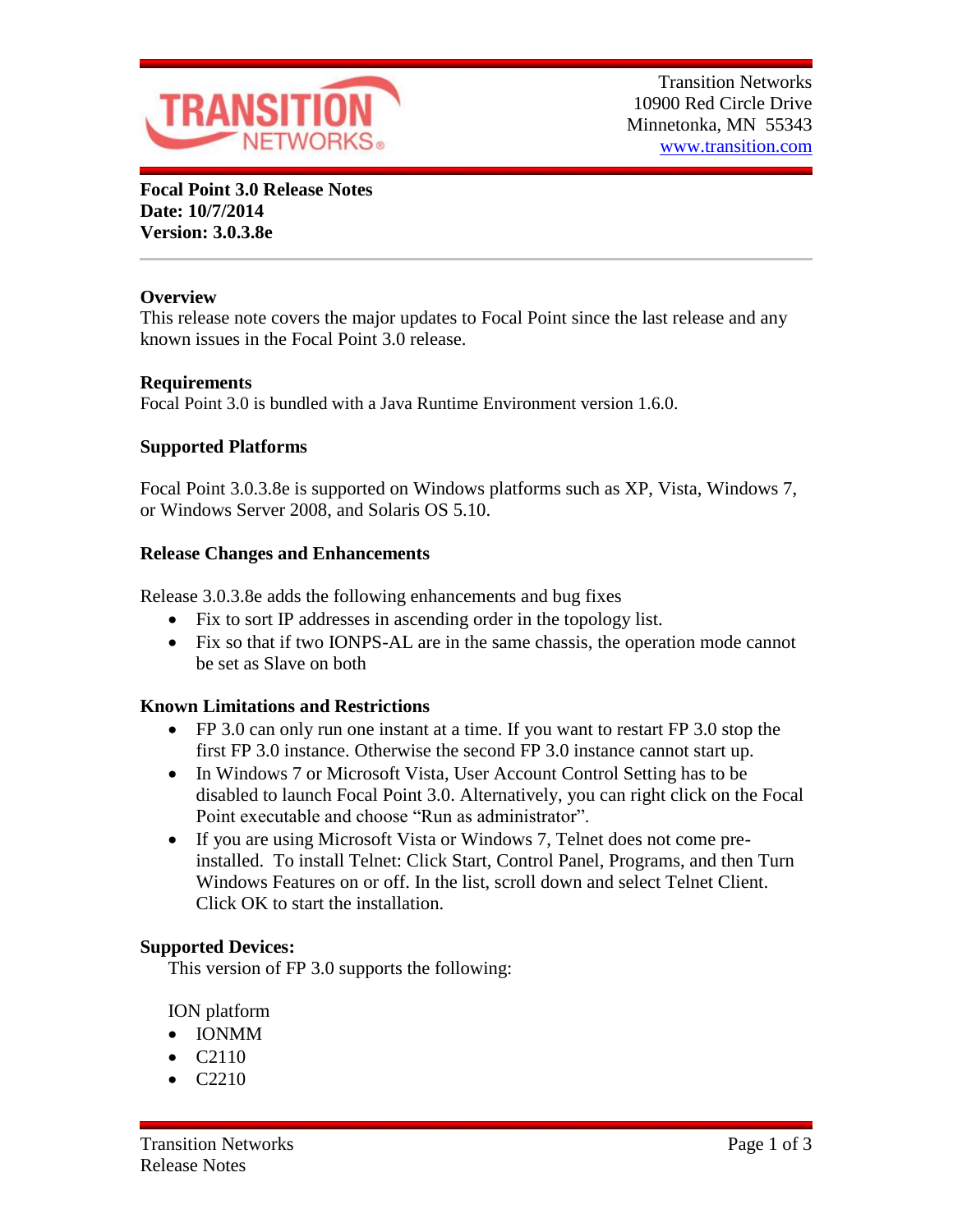

Transition Networks 10900 Red Circle Drive Minnetonka, MN 55343 [www.transition.com](http://www.transition.com/)

- C3100
- C3110
- C3210
- C2220/S2220
- C3221/S3221
- C3230/S3230
- C3231/S3231
- C6210
- C6120
- $\bullet$  C6121
- C6110
- C6111
- $\bullet$  C4120/S4120

Point System Platform:

- CPSMC0200
- CPSMC0800
- CPSMC1300
- CPSMC1800
- CPSMC1900
- CPSMM100
- CPSMM200
- CFETF100
- CGETF100
- CSETF100
- CETTF100
- CSDTF100
- CBFTF100
- CPSMP100
- CPSMP110
- CPSVT100
- CFMFF100
- CFETF105
- CEMTF100
- CAPTF100
- CETCT100
- CPSLD100
- CDFTF100
- CGFEB100
- CBFTF150